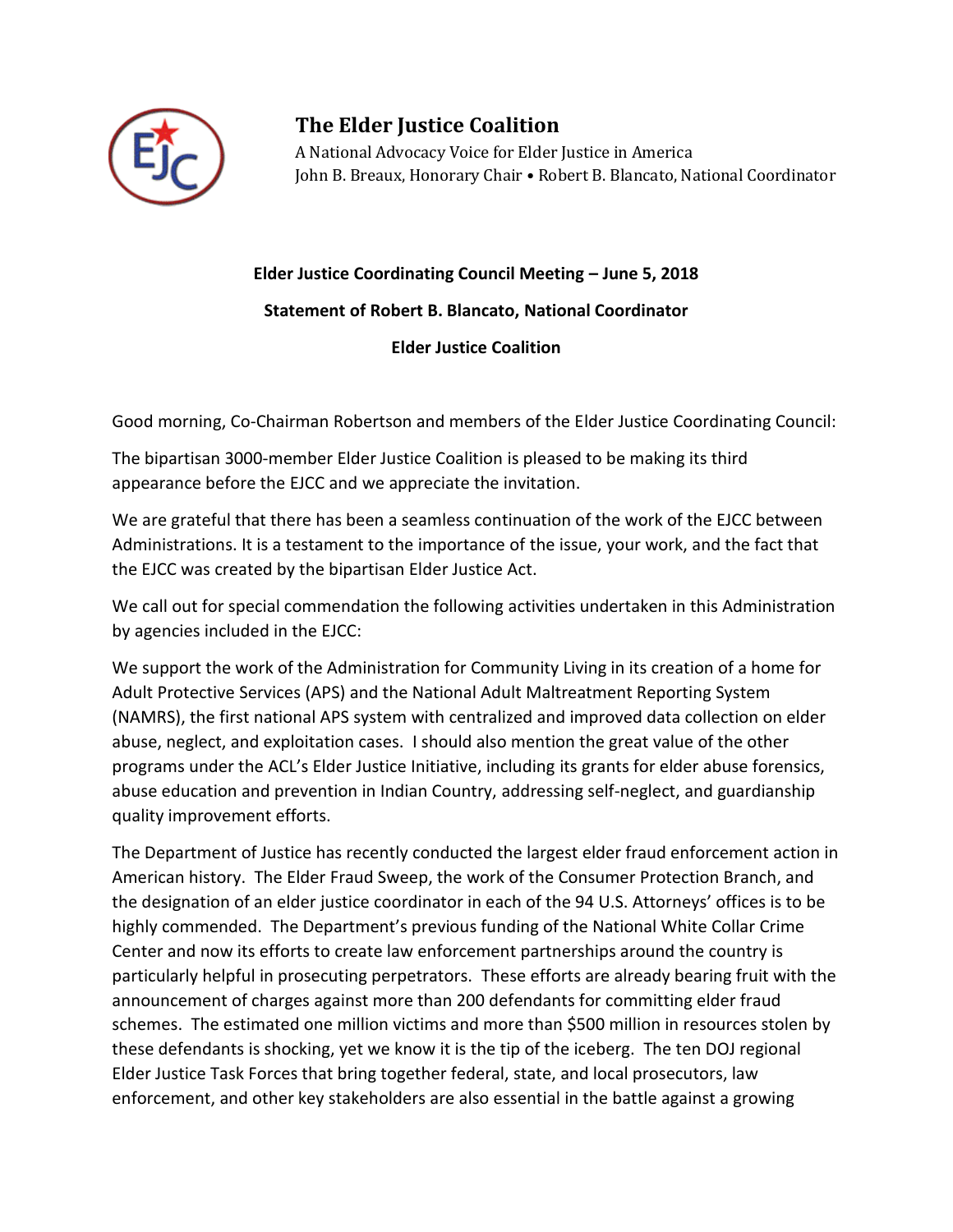exploitation market. Finally, the elder justice website and training videos have been wellreceived by the field.

Providing new Medicare cards which assign a new Medicare number that is unique to the individual and is not their Social Security number is another important step in preventing fraud against older adults. We know that there are unscrupulous individuals already attempting to use this as an opportunity to defraud older Americans, but efforts to identify such scams and educate the public have been visible and hopefully effective.

We also appreciate the work that has been done to date on the eight existing EJCC recommendations adopted at the May 2014 meeting. The approach of the EJCC to report on the progress on these recommendations is valued. For example, issuance of the Long-Term Care Ombudsman Program regulations, support for training and technical assistance through a national resource center, and coordination with the DOJ on related issues addresses several of the recommendations. Further, release of the Elder Justice Roadmap by DOJ and HHS has provided the field with a needed tool to assess our priorities and think strategically.

The Consumer Financial Protection Bureau is also playing a critical role in protecting older adults from fraud and financial exploitation. They have done the research and developed tools for financial security, and educational materials, including placemats that can help us avoid common scans, and even information on planning for retirement.

These are some of the things that the federal government is doing to help protect older adults from abuse, neglect, and exploitation. There is of course much more you and we can do together. If there was ever a time for there to be a coordinated and comprehensive federal approach to fighting elder abuse it is now.

As we know, the national menace of elder abuse is continuing. One in ten older adults will experience abuse annually; close to 50% of people with dementia will be abused. And, recent reports from the FBI show that almost 50,000 people over 60 lost \$342.5 million in 2017 to internet fraud and scams.

We all recognize on a bipartisan basis that we should use existing federal resources as wisely and effectively as possible in this effort. It can make the case for additional resources that much more persuasive.

On that point, I commend today's focus on the national opioid crisis and its impact on older adults and its tie to elder abuse. To show how rapidly this issue has evolved, there is not a single reference to opioids in the 2014-2016 EJCC reports to Congress but here we are today having it as a front and center issue.

I think it is absolutely critical that before the billions in new funds are allocated to address the opioid crisis, the EJCC take the lead in ensuring that an adequate amount of these funds can go to help prevent opioid based elder abuse from spreading. It clearly meets the mission of the EJCC.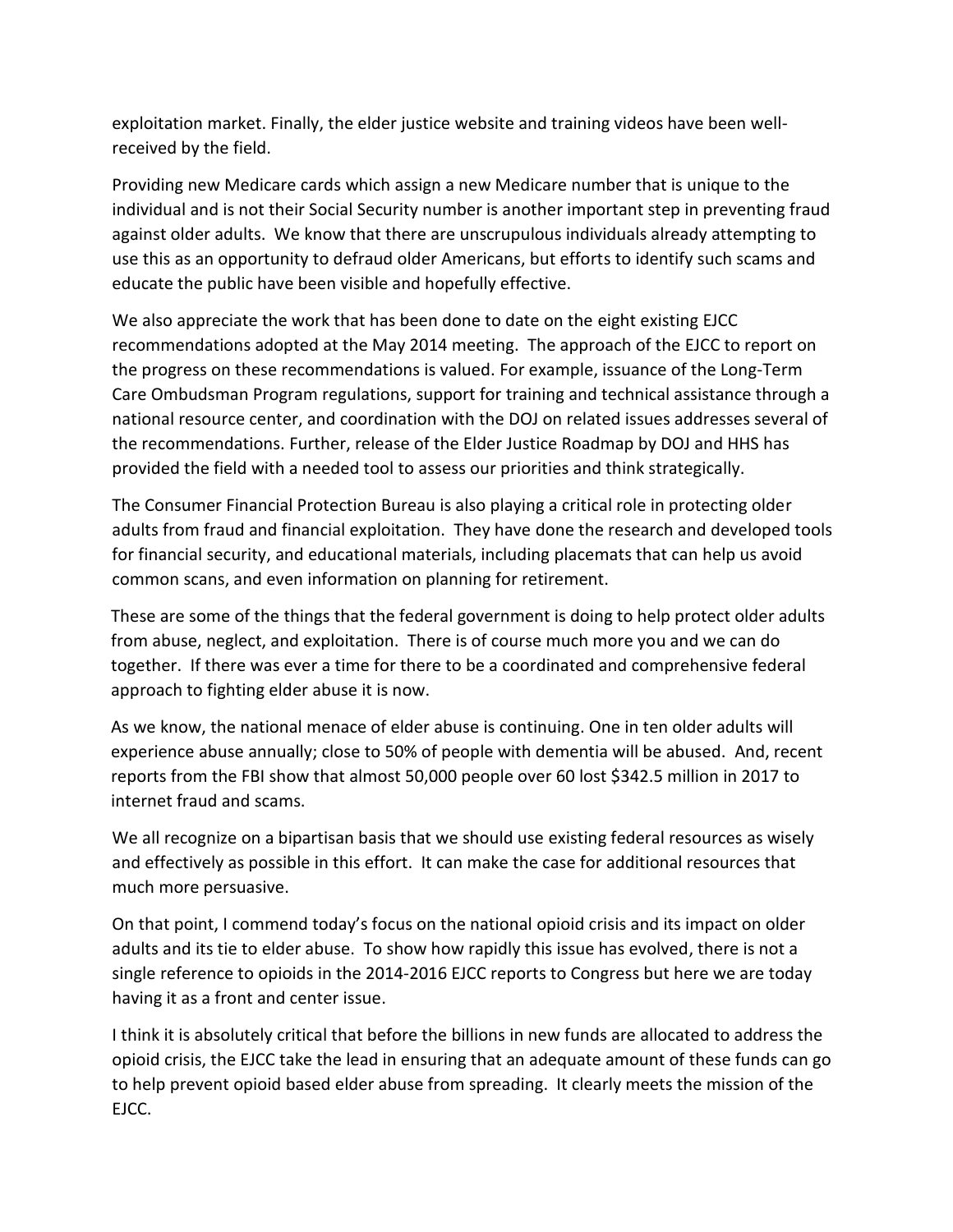In preparation for this appearance today we asked our EJC members and others from the aging network to share stories about opioid abuse. Let me first note and submit for the record a survey done by NCEA assessing the mounting impact of opioid addiction on elder abuse, where respondents (28 in nine states) affirmed the correlation between opioid addiction and resultant elder abuse.

These findings are similar to a project our EJC has undertaken with Virginia Tech, led by Dr. Pam Teaster and Dr. Karen Roberto. We also gathered information about the relationship between opioid use and elder abuse. Focus groups have been held in four states (Kentucky, Ohio, Virginia, and West Virginia) with 20 representatives from agencies serving older adults. Multiple APS representatives in these focus groups estimate local double-digit percent increases in elder abuse and exploitation in recent years, solely because of family members, caregivers, and others having opioid-related problems

Other stories from the field include:

In North Carolina, a young grandson who was an opioid addict stole medications from his grandparents. When confronted he pushed his grandfather, fracturing his vertebrae and breaking a rib. The grandson also stole money and it took a protective order from APS to stop this abuse. Also, from North Carolina, a Vance County Commissioner stated that individuals are harming their animals and getting pain medication from veterinarians.

And, in Iowa, a Council Bluffs nurse pleaded guilty to stealing thousands of painkillers from those in her care in an older adult facility. More specifically, she stole 9,727 narcotic hydrocodone pills from 44 different residents. These cases are much more than someone stealing a few pills for his or her own use.

To the EJCC, I say that these are local stories of elder abuse today, but they will become grim national statistics if we don't begin to address this emerging new crisis in elder abuse.

Let me close with some recommendations directly for EJCC and for your individual agencies.

First, as opioid crisis funds flow into each of your agencies, work to ensure that these includes resources to help those on the ground helping older adults.

Funding is needed at the county/local level, particularly in rural America and particularly directed to Adult Protective Services, to develop protocols and systems to deal with older adults experiencing and abuse, neglect, and exploitation that is related to opioid abuse. Current and future opioid resources going to states could have dedicated funding to address this problem. Resources would be used for bringing together key public and private sector stakeholders for strategy development and information sharing. These meetings would lead to intra-agency agreements on data collection, data sharing, and collaboration on referrals and response protocols.